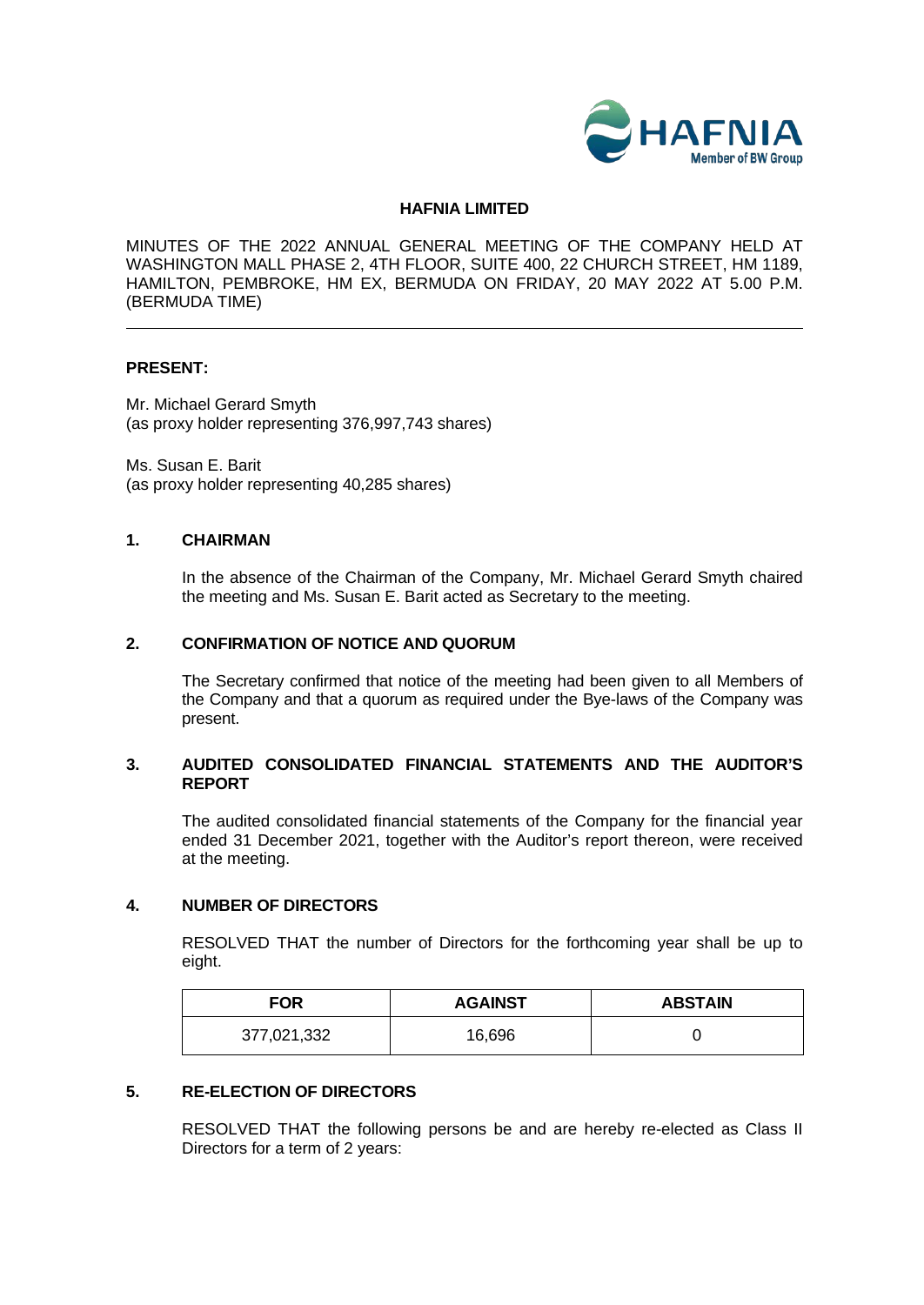#### *Annual General Meeting – 20 May 2022 Page 2*

|                                    | <b>FOR</b>  | <b>AGAINST</b> | <b>ABSTAIN</b> |
|------------------------------------|-------------|----------------|----------------|
| Mr. John Ridgway                   | 376,943,611 | 94,417         |                |
| Ms. Ouma Sananikone                | 374,512,259 | 2,525,769      |                |
| Mr. Guillaume Philippe Gerry Bayol | 376,682,573 | 355,455        |                |

# **6. RE-APPOINTMENT OF CHAIRMAN**

RESOLVED THAT Mr. Andreas Sohmen-Pao be and is hereby re-appointed as Chairman of the Company to hold office until the next Annual General Meeting of the Company.

| <b>FOR</b>  | <b>AGAINST</b> | <b>ABSTAIN</b> |
|-------------|----------------|----------------|
| 365,252,075 | 11,785,953     |                |

# **7. APPOINTMENT OF MEMBER AND CHAIRMAN OF NOMINATION COMMITTEE**

RESOLVED THAT Ms. Sophie Smith be and is hereby appointed as a member and Chairman of the Nomination Committee replacing Mr. Andreas Sohmen-Pao.

| FOR         | <b>AGAINST</b> | <b>ABSTAIN</b> |
|-------------|----------------|----------------|
| 377,021,332 |                | 16,696         |

# **8. GUIDELINES ON EXECUTIVE REMUNERATION**

The latest Guidelines on Executive Remuneration were received at the meeting.

# **9. DIRECTORS' FEES**

RESOLVED THAT the annual fees payable for the period from the 2022 Annual General Meeting to the 2023 Annual General Meeting to the Directors and Committee Members be approved as follow:

| Role                                  | Fees              |
|---------------------------------------|-------------------|
| Chairman                              | <b>USD 80,000</b> |
| <b>Board Members</b>                  | <b>USD 65,000</b> |
| <b>Audit Committee Chair</b>          | <b>USD 10,000</b> |
| <b>Audit Committee Member</b>         | USD 5,000         |
| <b>Remuneration Committee Chair</b>   | <b>USD 10,000</b> |
| <b>Remuneration Committee Member</b>  | USD 5,000         |
| Nomination Committee Chair and Member | 2.500             |

| <b>FOR</b>  | <b>AGAINST</b> | <b>ABSTAIN</b> |
|-------------|----------------|----------------|
| 377,038,028 |                |                |